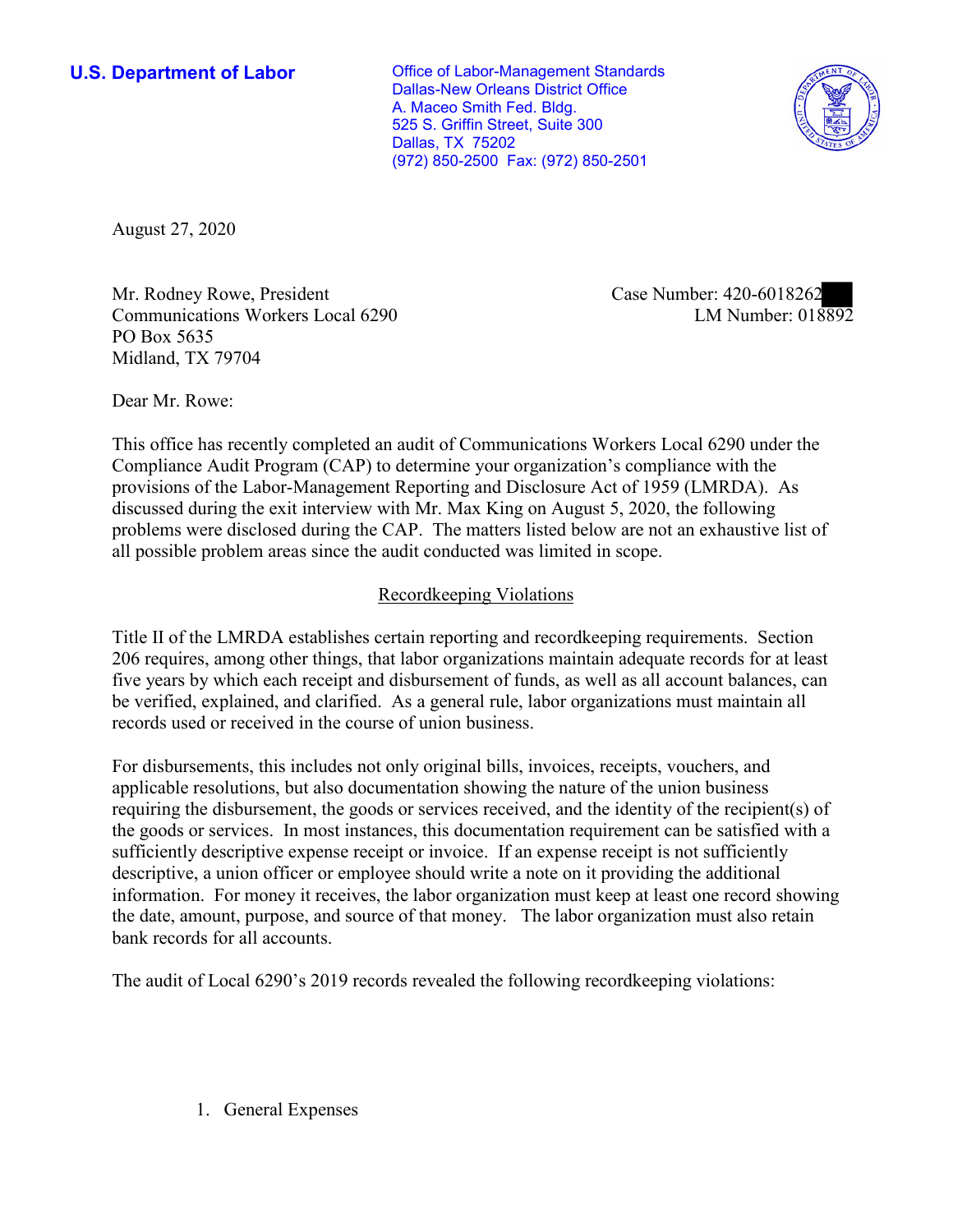maintain the three receipts to substantiate the disbursements. Local 6290 did not retain adequate documentation for office supplies purchased. The local purchased office supplies from Staples totaling \$214.46, but did not

As noted above, labor organizations must retain original receipts, bills, and vouchers for all disbursements. The president and treasurer (or corresponding principal officers) of your union, who are required to sign your union's LM report, are responsible for properly maintaining union records.

2. Lost Wages

payments to President Rodney Rowe. The vouchers submitted were for two<br>months only and voided check number<br>Rowe, was not maintained when replacement check<br>issued. Local 6290 did not retain adequate documentation for lost wage reimbursement months only and voided check number issued to former President Rodney Rowe, was not maintained when replacement check for  $$2,563.44$  was issued.

The union must maintain records in support of lost wage claims that identify each date lost wages were incurred, the number of hours lost on each date, the applicable rate of pay, and a description of the union business conducted.

 satisfy this requirement. The sample identifies the type of information and During the exit interview, I provided a compliance tip sheet, *Union Lost Time Payments*, that contained a sample of an expense voucher Local 6290 may use to documentation that the local must maintain for lost wages and other officer expenses.

## Reporting Violations

 Labor Organization Annual Report (Form LM-3) filed by Local 6290 for the fiscal year ended December 31, 2019, was deficient in the following areas:<br>1. Disbursements to Officers The audit disclosed a violation of LMRDA Section 201(b), which requires labor organizations to file annual financial reports accurately disclosing their financial condition and operations. The

 Local 6290 did not accurately report reimbursements to officers. In the amounts reported in Item 24 (All Officers and Disbursements to Officers), \$3,344 was listed as paid to former President Rodney Rowe and \$7,831 was listed as paid to Treasurer Max King. The audit revealed Rowe was reimbursed \$[4,194.72,](https://4,194.72) and King was reimbursed [\\$2,382.40.](https://2,382.40)